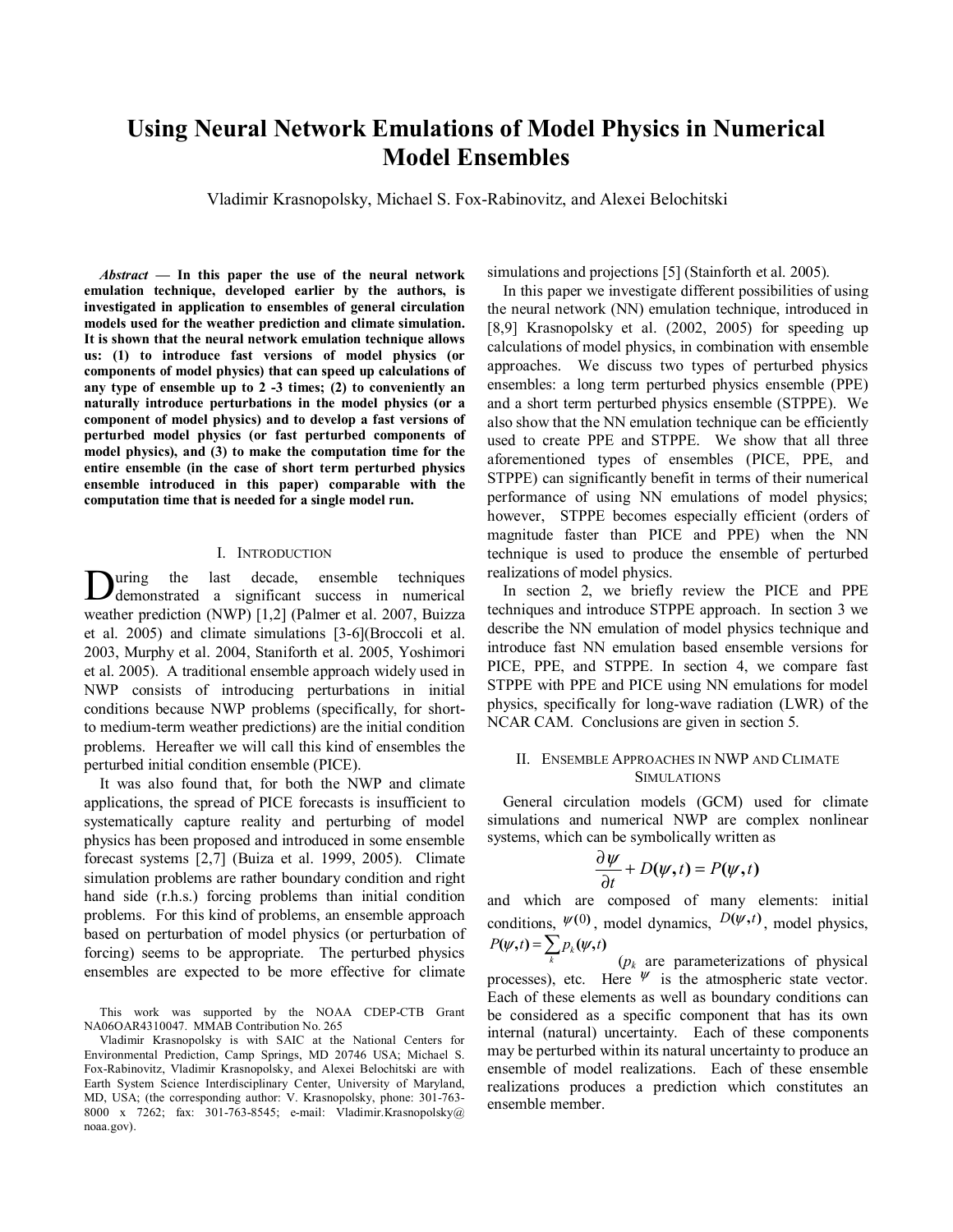Formally, an ensemble forecast system may be represented as a set of numerical integrations,

$$
\psi_j(T) = \psi_j(0) + \int_0^T [P_j(\psi_j, t) + D(\psi_j, t)]dt
$$
\n(1)

where  $j = 1, \ldots, N$  is the number of the ensemble member. All ensemble members are close but different. The ensemble approach allows for integrating the specific information contained in the individual ensemble members into an ensemble that "knows" more/has more information about or represents the predicted climate or weather better than each of the individual ensemble members.

# *A. Ensembles with Perturbed Initial Conditions*

Because NWP model integrations (specifically, for shortto medium-term weather predictions) are based on solving the initial condition problems, a traditional ensemble approach, PICE, widely used in NWP consists of introducing perturbations in initial conditions [10] (Buiza 1997); model physics is not perturbed and  $P_i$  are the same in eq. (1) for all ensemble members. Within this approach, each ensemble member run starts from uniquely perturbed initial condition  $\psi_i(0)$ . After running independently for some prescribed time *T*, the results of the ensemble member runs are compared with each other and with observations and averaged (see Fig. 1).



Fig. 1 The PICE and PPE scenario

Usually, the ensemble average describes better an actual weather or climate at the moment  $t = T$  than an individual ensemble member. PICEs allow us to observe how small uncertainties in initial conditions develop over model integration time into significant/measurable differences in predicted atmospheric states. For PICEs, the initial time step is the only time step for which an uncertainty is taken into account, i.e. perturbations is introduced in a deterministic NWP model. PICE proved to be an effective tool for NWP; however, it was noticed that the spread of PICE forecast is often insufficient for providing a systematic improvements of NWP (Buizza et al. 2005).

## *B. Ensembles with Perturbed Physics*

It was also shown that, for the NWP and climate problems, a perturbed physics ensemble may provide a larger spread and better results [2,4,7,11] (Buiza et al. 1999, 2005; Stensrud 2000; Murphy et al. 2004). For example, ECMWF operational ensemble forecast system has been already

augmented by including perturbed physics ensembles [2,7] (Buiza et al. 1999, 2005).

For climate models, which are not initial condition problems but rather boundary condition and r.h.s forcing problems, an ensemble generation approach based on perturbation of model physics (or perturbation of forcing) appears to be appropriate. Uncertainties in model physics that arise from the fact that the sub-grid effects are taken into account only approximately in model physics parameterizations, which include many uncertain parameters and approximations, have a different nature and spatial and temporal scales than uncertainties in initial conditions. In a sense, model physics parameterizations produce noise/perturbations at each GCM grid point at each time step of its integration. The perturbed physics ensembles (PPE) are shown to be very effective for climate simulations and projections [3-6,11,12] (Kharin and Zwiers 2000, Stensrud et al. 2000, Broccoli et al. 2003, Murphy et al. 2004, Stainforth et al. 2005, Yoshimori et al. 2005). Within this approach, each ensemble member uses a uniquely perturbed version of model physics  $P_i$ . PPE can also be used in combination with PICE [5] (Stainforth et al. 2005) as it is shown in eq.  $(1)$ .

Several different approaches have been used for perturbing model physics:

- Model random errors associated with physical parametrizations are simulated by multiplying the total parametrized tendencies *P* by a random number  $r_i$  sampled from a uniform distribution between  $0.5$ and 1.5 ( $P_i = r_i \times P$ ) [2,7] (Buiza et al. 1999, 2005).
- One or several model physics parameters controlling key physical characteristics of sub-grid scale atmospheric and surface processes can be perturbed one or several at a time within the scope of their natural uncertainty [4,5](Murphy et al. 2004, Stainforth et al. 2005).
- Different model physics process parameterization schemes can be used to create various versions of perturbed model physics; the different versions are used in different ensemble members [11] (Stensrud et al. 2000).

In section 3 of this paper a new method of generating an ensemble of perturbed physics is introduced that uses NN emulations of model physics [8,9] (Krasnopolsky et al, 2002, 2005) as a tool to create different realizations of model physics.

Usually the same scenario, as that depicted in Fig. 1 for the PICE with perturbed initial conditions, is followed for creating PPE. A particular GCM ensemble member uses a particular version of the perturbed physics,  $P_i$ , throughout the entire GCM run, for a long time *T*. Thus, in PPE different versions of perturbed physics (different realizations of the sub-grid physics) are used for different ensemble members, and each ensemble member exists and evolves over the entire GCM integration period *T* that is much longer than a characteristic time scale of sub-grid physical processes.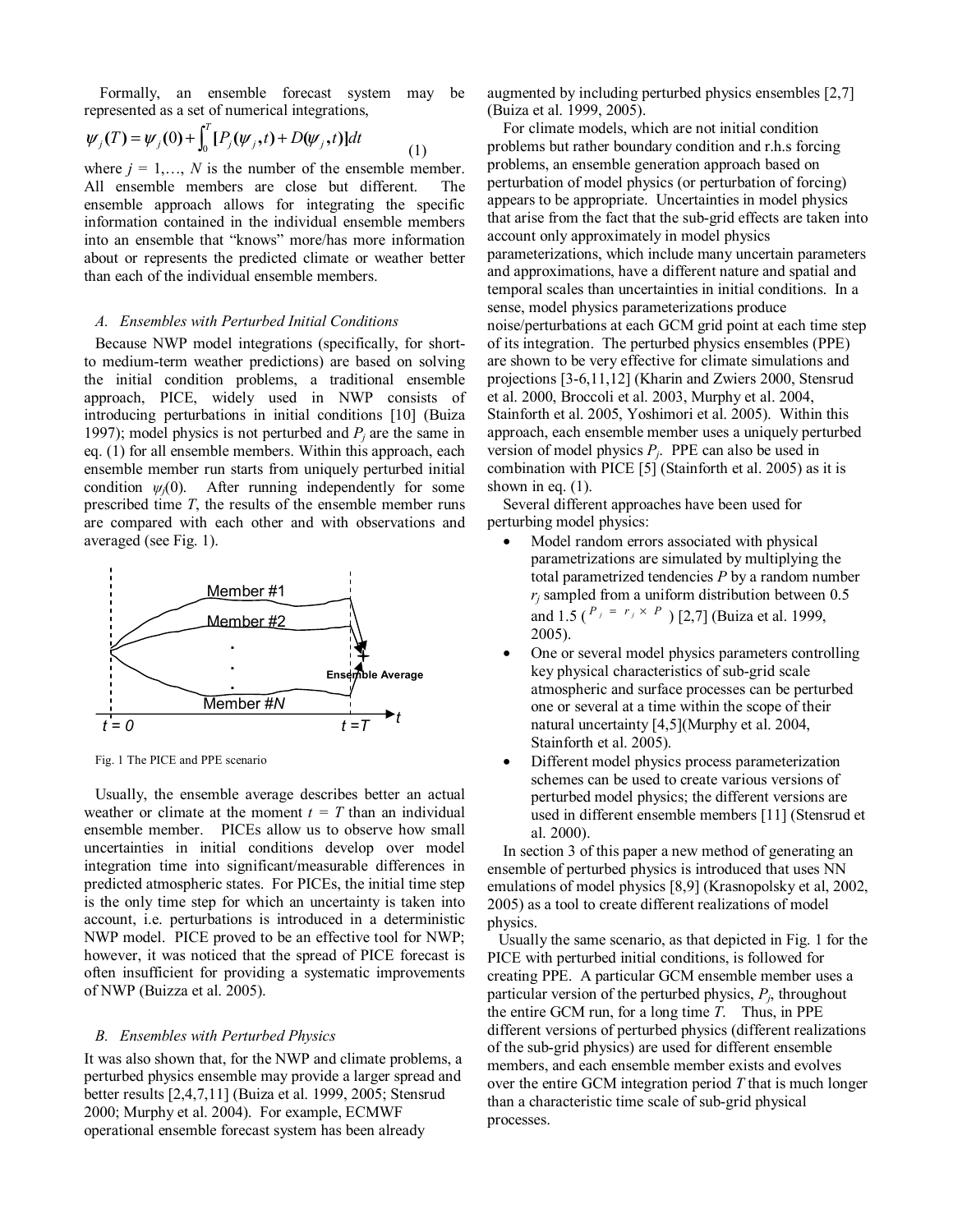#### *C. Short Term Ensembles with Perturbed Physics*

However, using the perturbed physics approach for generating ensembles offers an opportunity to introduce an alternative ensemble approach, namely a new type of ensembles – a short term perturbed physics ensemble (STPPE) that is not possible in the framework of the traditional PICE approach. In the STPPE mode, the ensemble of different realizations (perturbed versions) of model physics is introduced for a time interval comparable with the time scales of the sub-grid processes, namely during one time step (or for some parameterizations for several time steps) of the model integration. Symbolically STPPE can be written as,

$$
\psi(T) = \psi(0) + \int_0^T \left[ \sum_{j=1}^N P_j(\psi, t) + D(\psi, t) \right] dt
$$
 (2)

At each time step, an ensemble of different realizations of model physics is generated and averaged. The ensemble average is used to integrate the model for producing the next time step. The STPPE scenario is shown in Fig. 2.



Fig. 2 The STPPE scenario.

The major differences between a PICE or PPE approaches (Fig. 1) and STPPE (Fig. 2) are:

- PICE and PPE consist of *N* independent model runs; STPPE consists of a single model run.
- In the PICE and PPE approaches, the ensemble averages for climate or weather characteristics are calculated at the end of all *N* model integrations combining climate or weather characteristics for all single ensemble member runs; within STPPE, the ensemble average is calculated at each integration time step, *∆t*, for the outputs of the ensemble members composed of perturbed components of model physics. The weather or climate characteristics obtained at the end are the results of this single STPPE run. There is no additional averaging of weather or climate characteristics in this approach.
- SLPPE may be significantly faster then PICE or PPE; if calculations of a perturbed version (or  $\tau = \frac{1}{m}T$

component) of model physics take about , where  $1/m < 1$  is a fraction of T required for calculation of the model physics (or a particular

component/parameterization of model physics that is perturbed), and *T* is the total time required for integration of one PICE member, then the STPPE run takes time

$$
T_{\text{STPE}} = \left[ (1 - \frac{1}{m}) + \frac{N}{m} \right] \cdot T \tag{3}
$$

whereas PICE or PPE runs take a longer time

$$
T_{PICE} = N \cdot T = N \cdot [(1 - \frac{1}{m}) + \frac{1}{m}] \cdot T \tag{4}
$$

The major technical difficulty in realization of all three discussed ensemble approaches (PICE, PPE, and STPPE) is their time consumption. Both PICE and PPE cost  $N(N - is)$ the number of ensemble members) times more than a single model run; that is  $N \cdot T$ , where T is the time required for one GCM run. STPPE costs significantly less time because only model physics is calculated *N* times. For example, if the calculation of model physics takes 50% of the total model calculation time, STPPE will be about 2 times faster than PICE or PPE runs, assuming that the number of ensemble members is the same, *N*. If model physics calculation time is reduced the STPPE becomes even more computationally efficient. In the next section, we show that STPPE becomes very efficient (orders of magnitude faster than PICE and PPE) when the neural network (NN) technique is used to produce the ensemble of perturbed realizations of model physics.

# III. NEURAL NETWORK ENSEMBLES WITH PERTURBED **PHYSICS**

In this section, we discuss NN emulations as a tool for introducing fast versions of model physics and a promising approach for perturbing model physics. The NN emulation technique allows us: (1) to introduce fast versions of model physics (or components of model physics) that can speed up calculations of any type of ensemble up to 2 -3 times; (2) to conveniently an naturally introduce perturbations in the model physics (or a component of model physics) and to develop a fast versions of perturbed model physics (or fast perturbed components of model physics), and (3) to make the computation time for the entire ensemble (STPPE) comparable with the computation time for one single model run. In this section, we use NCAR CAM as a particular example of GCM and its LWR parameterization as a particular example of a model physics component, which can be accelerated and perturbed using NN emulations, to describe the NN perturbed physics ensemble technique.

#### *A. NN emulation technique*

The NN emulation technique [8,9,13] (Krasnopolsky et al, 2002, 2005, Krasnopolsky and Fox-Rabinovitz 2006a) is based on the fact that the entire model physics as well as a single parameterizations of model physics may be considered mathematically as a continuous or almost continuous (like a step function) mapping between two vectors *X* (input vector) and *Y* (output vector) and symbolically can be written as:

$$
Y = M(X); \quad X \in \mathfrak{R}^n, Y \in \mathfrak{R}^m \tag{5}
$$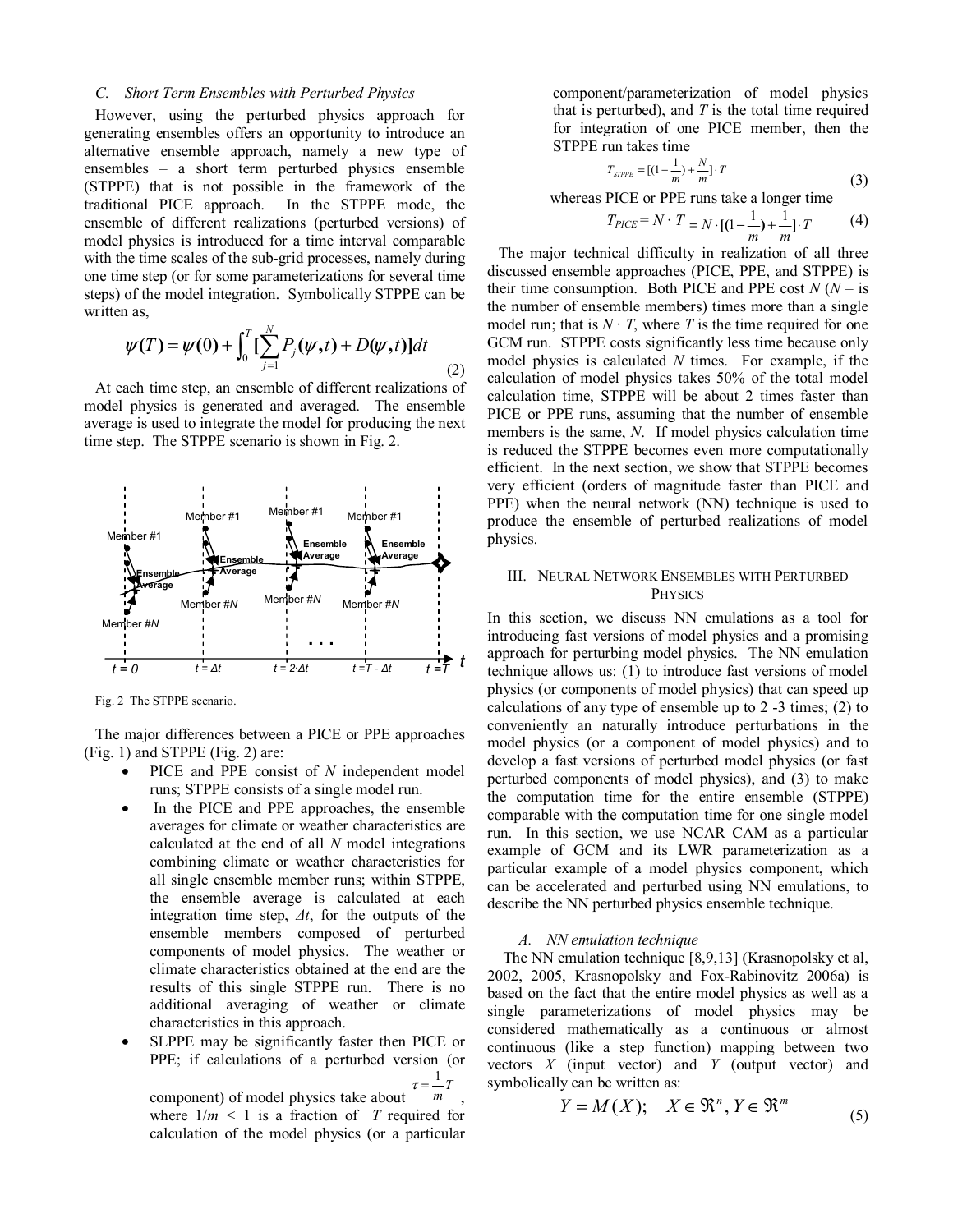The simplest multi-layer perceptron (MLP) NN is a vector valued NN. It is composed of nonlinear neurons

$$
z_j = \phi(b_{j0} + \sum_{i=1}^n b_{ji} \cdot x_i)
$$

 Each element of the NN output vector is a linear combination of neurons

$$
y_q = a_{q0} + \sum_{j=1}^{k} a_{qj} \cdot z_j; q = 1, 2, ..., m
$$
 (6)

.

where  $k$  is the number of the neurons [14] (see Bishop, 2006) and references therein).

This NN has been used as a generic analytical nonlinear approximation or model for the mapping (5) [15,16] (Funahashi 1989, Krasnopolsky 2007a). Accurate NN emulations for the NCAR CAM long wave and short wave radiation (LWR and SWR) parameterizations have been developed [8,13,17] (Krasnopolsky et al. 2005, Krasnopolsky and Fox-Rabinovitz 2006 a, b). These NN emulations are 20 to 150 times faster that the original CAM SWR and LWR parameterizations correspondingly.

### *B. Creating fast perturbed physics using NN emulations*

If we produce *N* perturbed versions of model physics adding some perturbations to the entire model physics or to one of its components (parameterizations), we can use these *N* perturbed versions to create PPE members following a traditional scenario of PICE (Fig. 1). These *N* versions can also be used as members of STPPE following an alternative scenario presented in Fig. 2.

The  $j<sup>th</sup>$  perturbed version of the unperturbed model physics, *P*, can be written as,

$$
P_j = P_j^{NN} = P + \varepsilon_j \tag{7}
$$

where  $P_j^{N}$  is a NN emulation number *j* of the original model physics,  $P$ , and  $\varepsilon$ *<sub>i</sub>* is an emulation error for the NN emulation number *j.* As we have shown in our previous investigations [8,13,17] (Krasnopolsky et al. 2005, Krasnopolsky and Fox-Rabinovitz 2006 a, b),  $\varepsilon_i$  can be controlled and changed significantly varying *k* (the number of hidden neurons) in eq. (6). Not only the value but also the statistical properties of  $\varepsilon$ *<sub>i</sub>* can be controlled. For example, the systematic components of the emulation errors (biases) can be made negligible (therefore,  $\varepsilon_i$  are purely random in this case). Thus,  $\varepsilon_i$  can be made of the order of magnitude of a natural uncertainty of the model physics (or of a particular parameterization) due to unaccounted variability of sub-grid processes (see also discussion in section 4).

Using NN emulations will speed up calculations of all three kinds (PICE, PPE, and STPPE) of ensembles. One PICE or PPE run with *N* ensemble members using *N* different NN emulations, each of which is *n* times faster than the original model physics, as perturbed versions of model physics will take time,

$$
T_{PPE}^{NN} = N \cdot [(1 - \frac{1}{m}) + \frac{1}{m \cdot n}] \cdot T
$$
 (8)

Thus, in the case of NCAR CAM, where  $m \approx 3/2$  to 2 and *n*  $\approx$  10 to 100, using NNs for PICE or LTPPE will speed up its calculations about two to three times.

The acceleration of calculations of PICE and PPE due to the use of NN emulations of model physics is significant. However, the speed-up will be much more significant in the case of SLPPE. When we use *N* NN emulations each of which are *n* times faster than the original model physics, the STPPE run takes time

$$
T_{STPPE}^{NN} = [(1 - \frac{1}{m}) + \frac{N}{m \cdot n}] \cdot T
$$
 (9)

It means that STPPE with  $N = n$  ensemble members (*N* different NN emulations of model physics taken as ensemble members) can be run as fast as a single ensemble member of PICE or PPE (see eq.  $(4)$ ).

Here, the legitimate question to ask is about the efficiency of STPPE. Does it improve the accuracy of a climate simulation to a degree at least comparable with improvements provided by the PICE and LTPPE approaches? This point is discussed in the next section.

IV. COMPARISONS OF DIFFERENT ENSEMBLES USING PERTURBED NCARCAM LWR

For validation of our experiments, we use the NCAR CAM run using the original model physics and the original NCAR CAM initial conditions as a control against which all ensemble members for all three considered types of the ensembles and ensembles themselves are estimated. In other terms, the climate obtained from the 15 years run of NCAR CAM with the original model physics (including original LWR parameterization) and original initial conditions is used below as a control climate. All ensemble members and ensemble averages for different ensembles (PICE, LTPPE and STPPE) are compared with these synthetic "observations". Than to create an ensemble of perturbed physics, we emulated the original LWR parameterization [18] (Collins et al. 2002) with six different NNs which approximate the original LWR parameterization with different limited approximation errors [8,13] (Krasnopolsky et al. 2005, Krasnopolsky and Fox-Rabinovitz 2006 a).

The perturbed *LWR* parameterizations can be written as,

$$
LWR_j^{NN} = LWR + \varepsilon_j \tag{10}
$$

where *LWR* is the original NCAR CAM LWR, *LWR*<sup>*NN*</sup> is a NN emulation number *j* of the original NCAR CAM LWR, and  $\varepsilon_i$  is an emulation error for the NN emulation number *j*. Thus, the model physics that includes LWR NN emulation,  $LWR_j^{\text{NN}}$ , can be considered as perturbed versions of model physics, *Pj*.

There are many different approaches to creating different NN emulations of the same original parameterization (or NN emulation ensemble) [19] (Krasnopolsky 2007b). We have selected a sufficiently diverse group of six NN emulations mixing two different approaches to create an NN emulation ensemble. Five of these six ensemble members (NN emulations or realizations of LWR) have the same architecture, that is the same number of neurons  $(k = 150$  in eq. (6)). However, these NNs are different because: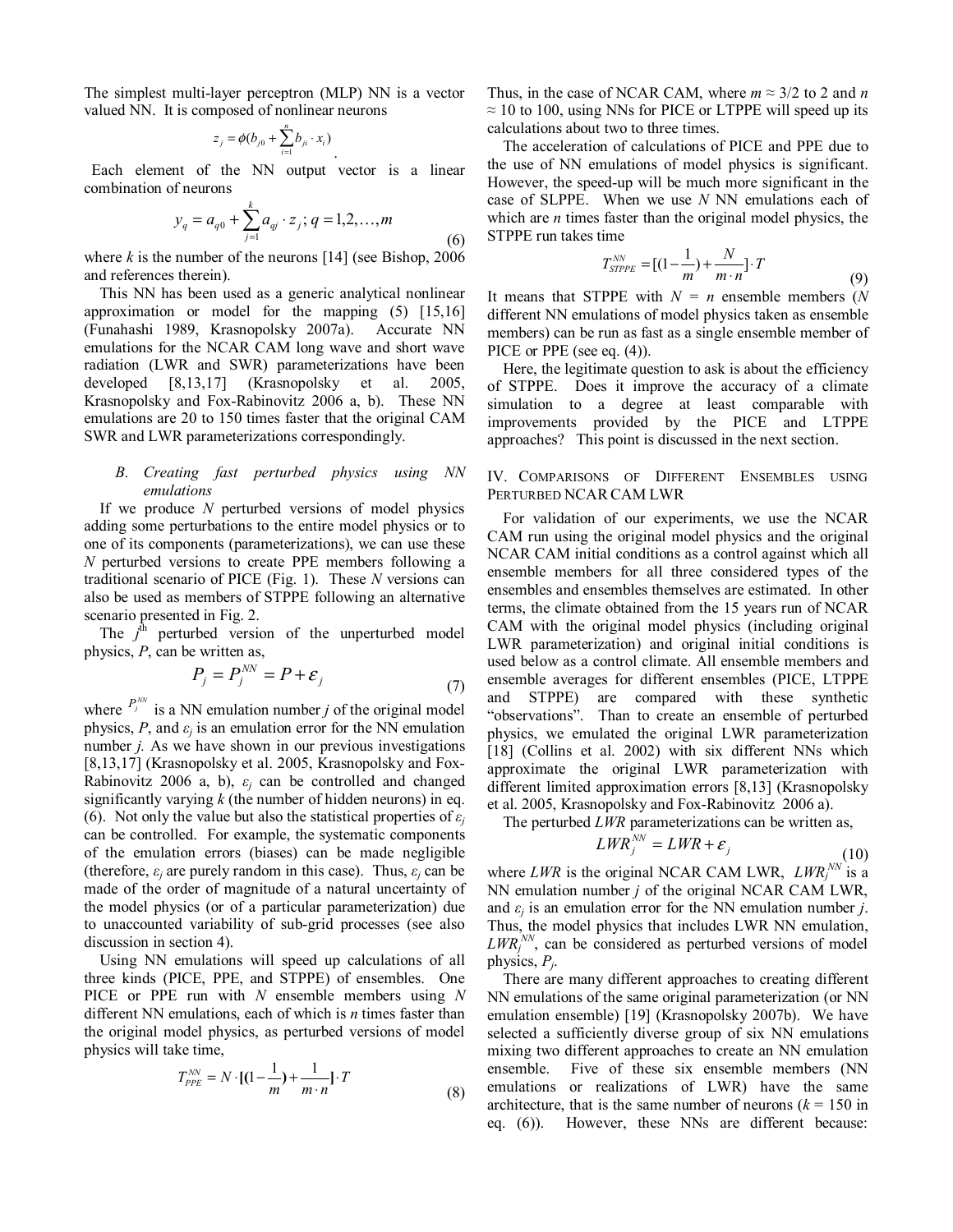different initializations for the NN weights have been used to start the NN training; and the NNs have different weights (coefficients) and give slightly different approximations of LWR (i.e. realizations of LWR). The sixth NN emulation ensemble member has a different architecture  $(k = 90)$ neurons). In terms of the accuracy of the approximation there is a significant spread between the ensemble members. The approximation rms error varies from 0.28 to 0.40 K/day for the ensemble member NN emulations. It means that by using NN emulations instead of the original LWR parameterization, we introduced on average such a level of perturbation into the LWR model physics.

The distribution of approximation errors (perturbations) is shown in Fig. 3. It is obviously not normal. For the normal distribution with the same mean value and standard deviation, the perturbation values would be very limited; however, because the distribution of  $\varepsilon_i$  is not normal, there is a small but final probability of larger perturbations. If we compare this perturbations with mean value,  $\mu$  and standard deviation, *σ*, of LWR itself (*µ* = -1.4 K/day and *σ* = 1.9 K/day), we will see that the majority of perturbations belong to the interval  $\mu \pm \sigma$ ; however, a very small amount of perturbations reaches the magnitude of about  $\mu \pm 3\sigma$ . Such a distribution of perturbations is in a good agreement with the fact that the parameterizations of model physics on average describe the parametrized processes good enough and the level of errors introduced due to parameterization of subgrid effects is rather moderate; however, in some cases (e.g., rare or extreme events) the errors may be very significant.



Fig. 3. Probability density function for  $\varepsilon_j$ . Mean  $\varepsilon_j = 3$ .  $10^{-4}$  K/day and standard deviation of  $\varepsilon$ <sup>*j*</sup> is 0.35 K/day. Dashed line shows a normal distribution with the same mean and standard deviation for comparison.

In the case of CAM LWR the NN emulations are about *n*  = 100 times faster than the original LWR parameterization. Since calculation of the original CAM LWR takes about 30% of the model integration time  $T (m = 3$  in eqs. (3), (4), (8), and (9)), using LWR NN emulations in PICE and PPE speeds up calculations about 30%, reducing the time required for calculating CAM LWR *n · m* times. For SHPPE the use of NN emulations provides a much more significant speed up of calculations. Just as an example, a STPPE with  $N = 100$  ensemble members (eq. (8)) runs as fast as a single ensemble member of PICE or PPE (eq. (4)).

Also, to run a PICE that is used for comparison purposes, we created six perturbed initial conditions members by perturbing original initial conditions used for the control run. Then we performed a PICE run (see Fig. 1); six climate simulations have been run with NCAR CAM for 15 years, each with one of these six perturbed initial conditions. Next we performed a LTPPE run (see Fig. 1); six climate simulations have been run with NCAR CAM for 15 years, each with one of the aforementioned six NN emulations (also used as the NN ensemble members for STPPE). The results (climate fields and diagnostics) of each simulation (ensemble member) were compared with the control climate run of NCAR CAM performed with the original LWR and original initial conditions. The climate simulation errors systematic (bias), rmse, maximum (an extreme positive outlier), and minimum (an extreme negative outlier) - have been calculated for prognostic and diagnostic fields for each ensemble member vs. the control climate. These errors are shown by open circles (for PICE) and asterisks (for LTPPE) at Figs. 4 -6. Then the PICE and LTPPE averages were calculated (shown by filled circles and crosses respectively at Figs. 4 -6).

Next, one STPPE climate run has been performed. For this run, six aforementioned NN emulations were applied and the LWR outputs are calculated as the mean of these six NN emulation outputs, at each time step and at each grid point throughout the entire model integration. The results (mean climate and diagnostics) of these simulations (the SLPPE average/mean) are compared with those of the control run and shown by diamonds at Figs. 4 -9.



Fig. 4. Mean error (bias) and RMSE for the winter DJF (December through February) surface net LWR flux (FLNS). Diamonds show PICE members, thick large diamond – PICE average; crosses show LTPPE members, thick large cross – LTPPE average; thick large star shows STPPE value.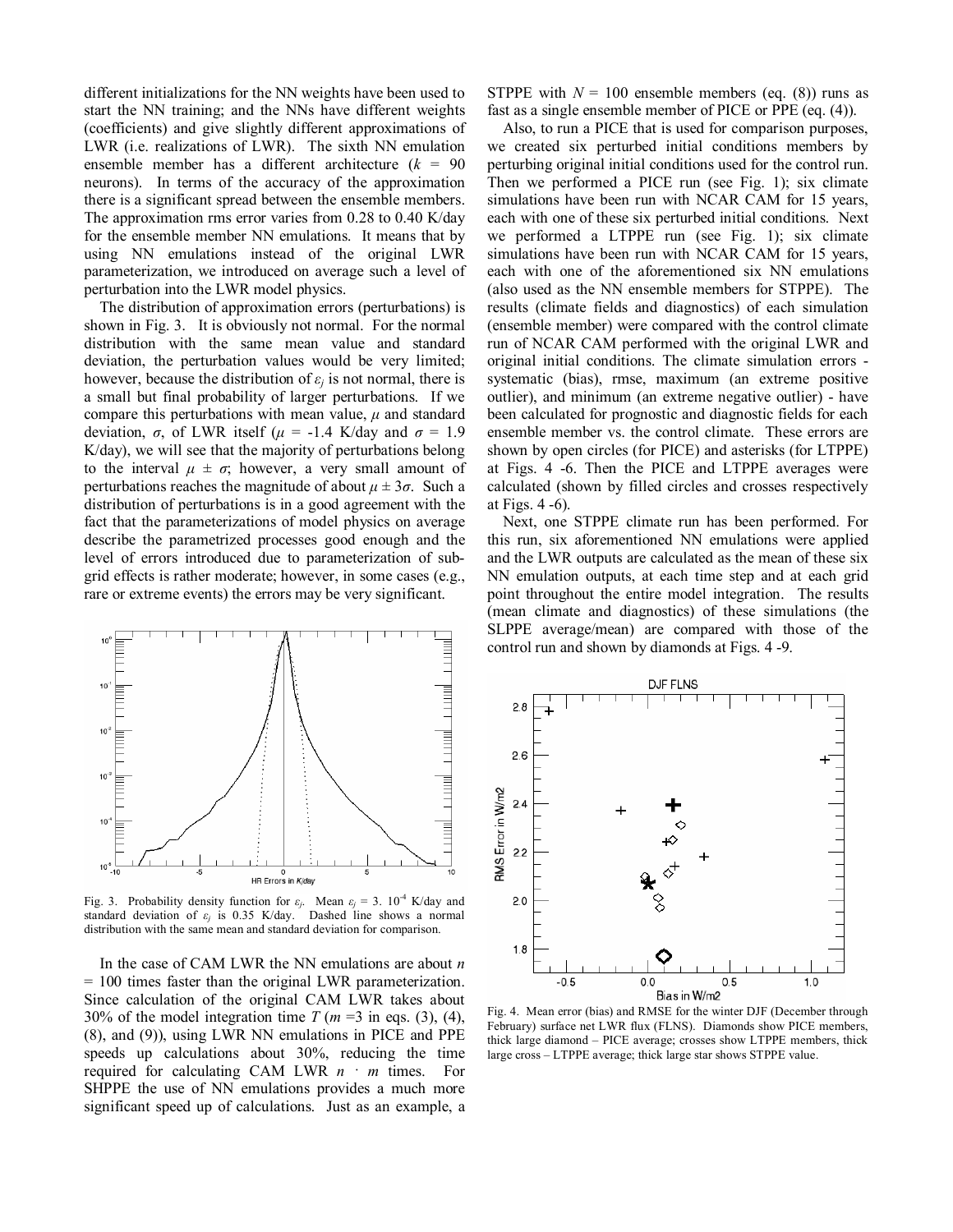

Fig. 5. Min and max errors for FLNS climate. Symbols as in Fig. 4.

Figs. 4 and 5 show the winter DJF (December through February) surface net LWR flux (FLNS) errors, in W/m², as deviations from the control climate. It is noteworthy that min and max errors shown in the right panel of this and the following figures are extreme outliers obtained for the entire 15 years of the model integration. Similarly, Figs. 6 and 7 show the major LWR characteristics, the DJF TOM (top of the model) net LWR flux (FLNT) errors as deviations from the control climate (in W/m²).



Fig. 6. Mean error (bias) and RMSE for the winter DJF (December through February) top of the model net LWR flux (FLNT). Symbols as in Fig. 4.

Figs. 8 and 9 show errors for DJF pressure at the surface level (PSL) as deviations from the control (in hPa).

The results presented in Figs. 4-9 clearly demonstrate that all three considered ensemble approaches give similar results in terms of improvement of the accuracy of climate simulations. Also they show that LTPPE generates a significantly larger spread of the ensemble members that PICE with random perturbation of initial conditions.



Fig. 7. Min and max errors for FLNT climate. Symbols as in Fig. 4.



(PSL). Symbols as in Fig. 4.

#### V. CONCLUSIONS AND DISCUSSION

In this study we introduced a NN emulation technique as a tool for creating perturbed model physics for using in perturbed physics ensembles. We also introduced a new sort term perturbed physics ensemble (STPPE) approach. It is shown that the neural network emulation technique allows us: (1) to introduce fast versions of model physics (or components of model physics) that can speed up calculations of any type of ensemble up to 2 -3 times; (2) to conveniently an naturally introduce perturbations in the model physics (or a component of model physics) and to develop a fast versions of perturbed model physics (or fast perturbed components of model physics), and (3) to make the computation time for the entire ensemble (in the case of short term perturbed physics ensemble introduced in this paper) comparable with the computation time for one single model run.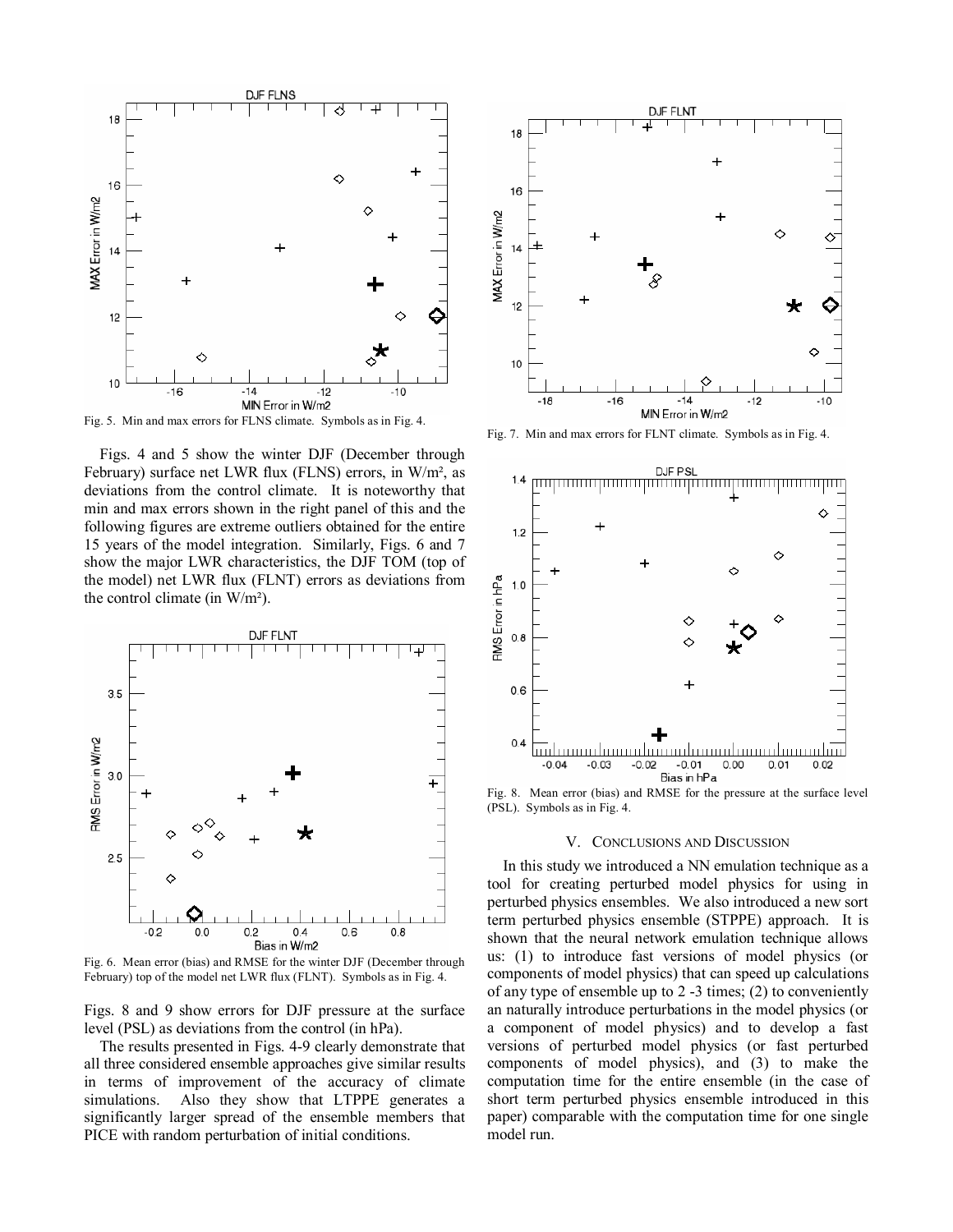

Fig. 7. Min and max errors for PSL climate. Symbols as in Fig. 4.

Preliminary results presented here show that all three ensemble approaches, the perturbed initial conditions ensemble (PICE), the long term perturbed physics ensemble (LTPPE), and STPPE, give similar results: the use of any of these ensembles in the climate simulation significantly reduces the systematic error (bias); it also reduces the random error making it close to that of the best individual ensemble member. The same is true for the extreme (min and max) errors.

All three considered ensembles demonstrate similar improvements of the climate simulation accuracy. Using NN emulations of model physics significantly improves the computational performance of any of investigated ensemble techniques. However, it is important to emphasize that STPPE is significantly faster than PICE and LTPPE. It is 2 *N* times (12 times for the case of  $N = 6$  ensemble members considered in our study) faster than PICE and *N* times (6 times in our study) faster than LTPPE. Also, our results indicate that LTPPE using NN perturbed physics provides a significantly larger spread of ensemble members than PICE with randomly perturbed initial conditions.

This study is actually a pilot study that introduces and preliminary evaluates NNs as a tool for perturbing model physics and for using it in perturbed physics ensembles. This study also introduces STPPE as a new kind of ensemble approach. Some additional issues should be (and will be) investigated to obtain a more complete picture of advantages and limitations of using this approach:

- In this work we evaluated aforementioned ensemble techniques using the basic statistical metrics like bias, rmse, min and max errors. Various statistical metrics specifically designed for evaluation of ensemble prediction systems (EPS) [1,2] should be applied to perform enhanced quantitative comparison between PICE, LTPPE, and STPPE.
- It was shown that the perturbation  $\varepsilon_i$  introduced by NN emulation technique can be controlled and changed not only in terms of its value but also in

terms of its statistical properties. A broader sample of NN emulations with a broader spread of error statistics should be considered and evaluated.

- In this study we used an unperturbed NCAR CAM run with the original parameterizations of physics as a control run or "synthetic observations". Similar evaluation should be performed with real observations.
- A climate model, NCAR CAM, was used to evaluate aforementioned ensemble techniques in climate simulation environment. Similar evaluation should be performed in the framework of a numerical weather prediction EPS to evaluate these techniques for their advantages for the weather prediction.
- More realistic perturbation technique like used in [1,2] should be applied to create PICE for comparison with LTPPE and STPPE.
- Some parts of the climate/weather numerical model like convection physics, or full physics (containing boundary layer, land, and ice models), or model chemistry are not so well defined as the model radiation that we perturbed in this study; they introduce larger uncertainties in model calculations. These components may be even better candidates for perturbing them using the NN emulation technique.

#### **REFERENCES**

- [1] T.N. Palmer, et al.: 2007, The Ensemble Prediction System Recent and Ongoing Developments, ECMWF Technical Memorandum No. 540
- [2] R. Buizza, P. L. Houtekamer, Z. Toth, G. Pellerin, M. Wei, and Y. Zhu, 2005: A Comparison of the ECMWF, MSC, and NCEP Global Ensemble Prediction Systems, *Monthly Weather Review*, **133**, pp. 1076–1097
- [3] A. J. Broccoli, , K. W. Dixon, T. L. Delworth, T. R. Knutson, and R. J. Stouffer: 2003: Twentieth-century temperature and precipitation trends in ensemble climate simulations including natural and anthropogenic forcing, *J. Geophys. Res.,* **108** (**D24**), 4798-4811, doi:10.1029/2003JD003812.
- [4] J.M. Murphy, D.M. Sexton, D.N. Barnett, G.S. Jones, M.J. Webb, M. Collins, D.A. Stainforth: 2004, Quantification of modelling uncertainties in a large ensemble of climate change simulations, *Nature*, **430**, 768 - 772
- [5] D.A. Stainforth, et al., 2005, Uncertainty in Predictions of the Climate Responses to Rising Levels of Greenhouse Gases, *Nature*, **433**, 403 - 406
- [6] M. Yoshimori, T. F. Stocker, Ch. C. Raible, and M. Renold, 2005: Externally Forced and Internal Variability in Ensemble Climate Simulations of the Maunder Minimum, *J. Climate*, **18**, 4253-4270
- [7] R. Buizza, , M. Miller, and T. N. Palmer, 1999: Stochastic representation of model uncertainties in the ECMWF Ensemble Prediction System, *Quarterly Journal of the Royal Meteorological Society*, **125**, pp. 2887-2908
- [8] V.M. Krasnopolsky, D.V. Chalikov, and H.L. Tolman, 2002: "A neural network technique to improve computational efficiency of numerical oceanic models", *Ocean Modelling,* 4, pp. 363-383.
- [9] V.M. Krasnopolsky, M.S. Fox-Rabinovitz, and D.V. Chalikov, 2005: "New Approach to Calculation of Atmospheric Model Physics: Accurate and Fast Neural Network Emulation of Long Wave Radiation in a Climate Model", *Monthly Weather Review*, v. 133, No. 5, pp. 1370-1383.
- [10] R. Buizza, 1997: Potential Forecast Skill of Ensemble Prediction and Spread and Skill Distributions of the ECMWF Ensemble Prediction System, *Monthly Weather Review*, **125**, pp. 99–119